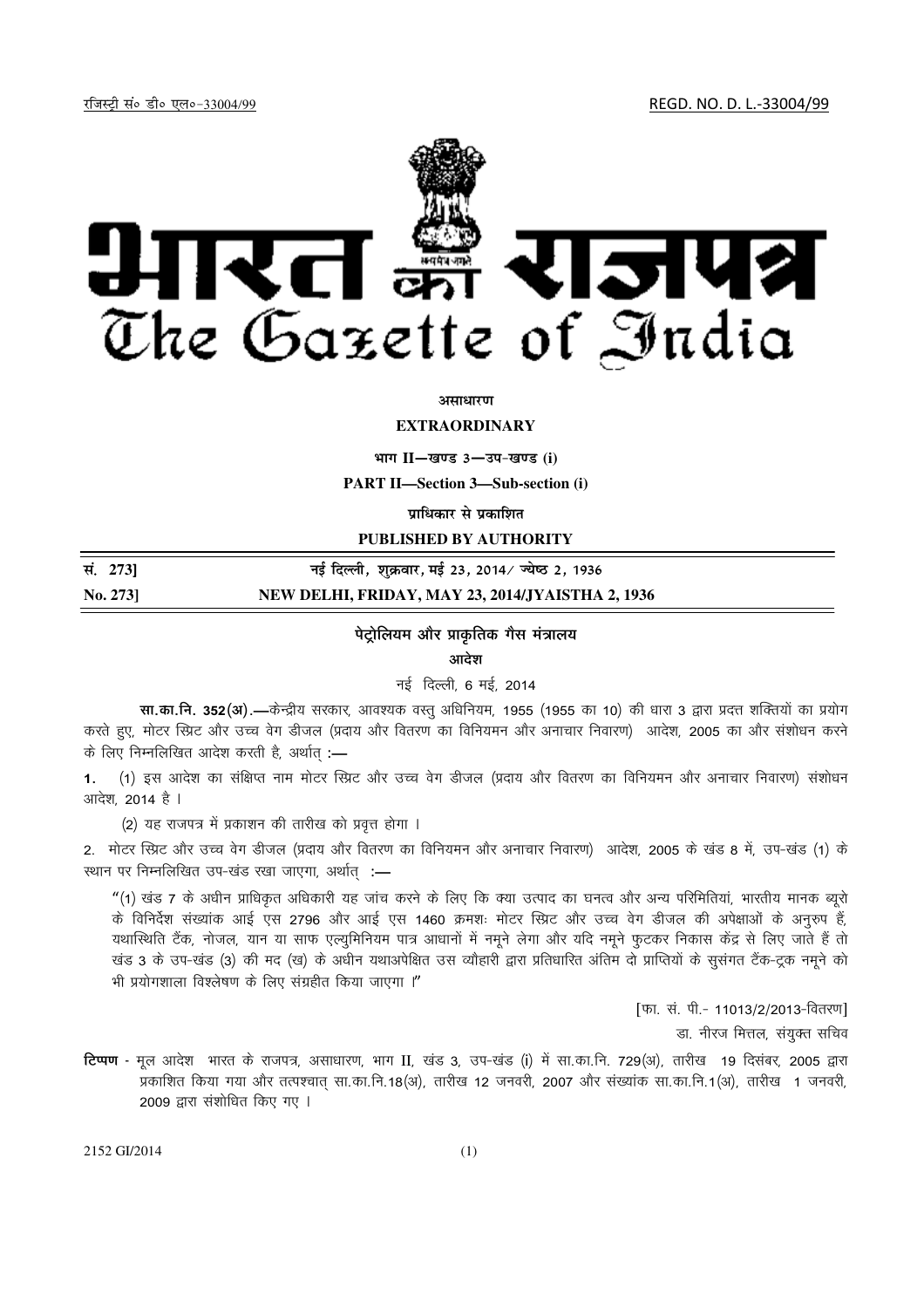### **MINISTRY OF PETROLEUM AND NATURAL GAS**

# **ORDER**

New Delhi, the 6th May, 2014

**G.S.R. 352(E).—**In exercise of the powers conferred by Section 3 of the Essential Commodities Act, 1955 (10 of 1955), the Central Government hereby makes the following order further amend to the Motor Spirit and High Speed Diesel (Regulation of Supply, Distribution and Prevention of Malpractices) Order, 2005, namely:—

1. (1) This Order may be called the Motor Spirit and High Speed Diesel (Regulation of Supply, Distribution and Prevention of Malpractices) Amendment Order, 2014.

(2) It shall come into force on the date of its publication in the Official Gazette.

2. In the Motor Spirit and High Speed Diesel (Regulation of Supply, Distribution and Prevention of Malpractices) Order, 2005, in clause 8, for sub-clause (1), the following sub-clause shall be substituted, namely :—

"(1) The authorized officer under clause 7 shall draw sample from the tank, nozzle, vehicle or receptacle, as the case may be, in clean aluminum containers, to check whether density and other parameters of the product conform to the Bureau of Indian Standards specifications number IS 2796 and IS 1460 for motor spirit and high speed diesel respectively and in case samples are drawn from retail outlet, the relevant tank truck samples of last two receipts retained by the dealer as required under item (b) of sub-clause (3) of clause 3 shall also be collected for laboratory analysis."

[F. No. P-11013/2/2013-Dist.]

Dr. NEERAJ MITTAL, Jt. Secy.

**Note:** The principal Order was published in the Gazette of India, Extraordinary, Part II, Section 3, Sub-section (i) *vide* number G.S.R. 729(E), dated the 19th December, 2005 and subsequently amended *vide* number G.S.R.18(E), dated the 12th January, 2007 and number G.S.R.1(E), dated the 1st January, 2009.

#### आदेश

# नई दिल्ली, 6 मई, 2014

**सा.का.नि. 353(अ).-** केन्द्रीय सरकार. आवश्यक वस्त अधिनियम. 1955 (1955 का 10) की धारा 3 द्वारा प्रदत्त शक्तियों का प्रयोग करते हुए, विलायक रेफिनेट और स्लाप (अर्जन, विक्रय, भंडारण और आटोमोबाईल में उपयोग का निवारण) आदेश, 2000 का और संशोधन करने के लिए निम्नलिखित आदेश करती है, अर्थात :—

1. (1) इस आदेश का संक्षिप्त नाम विलायक रेफिनेट और स्लाप (अर्जन, विक्रय, भंडारण और आटोमोबाईल में उपयोग का निवारण) संशोधन आदेश, 2014 है ।

(2) यह राजपत्र में प्रकाशन की तारीख को प्रवृत्त होगा ।

2. विलायक रेफिनेट और स्लाप (अर्जन, विक्रय, भंडारण और आटोमोबाईल में उपयोग का निवारण) आदेश, 2000 की अनुसूची में मद (7) के रथान पर निम्नलिखित मद रखी जाएगी, अर्थात :-

"(7) हेक्सेन (खाद्य श्रेणी और अन्य प्रकार)"

[फा. सं. पी.- 11013/2/2013-वितरण]

डा. नीरज मित्तल, संयुक्त सचिव

**टिप्पण**: मूल आदेश भारत के राजपत्र, असाधारण, भाग II, खंड 3, उप-खंड (i) में सा.का.नि. 519(अ), तारीख 5 जून, 2000 द्वारा प्रकाशित किया गया और तत्पश्चात सा.का.नि. 576(अ), तारीख 30 जून, 2000, संख्यांक सा.का.नि. 578(अ), तारीख 30 जून, 2000, संख्यांक सा.का.नि. 856(अ), तारीख 21 नवंबर, 2001, संख्यांक सा.का.नि. 470(अ), तारीख 2 जुलाई, 2002, संख्यांक .<br>सा.का.नि. 404(अ), तारीख 4 जुलाई, 2006, संख्यांक सा.का.नि. 743(अ), तारीख 7 दिसंबर, 2006, संख्यांक सा.का.नि. 689(अ), तारीख 1 दिसंबर, 2007, संख्यांक सा.का.नि. 382(अ), तारीख 29 मई, 2009 और संख्यांक सा.का.नि. 835(अ), तारीख 19 नवंबर, 2009 द्वारा संशोधित किए गए ।